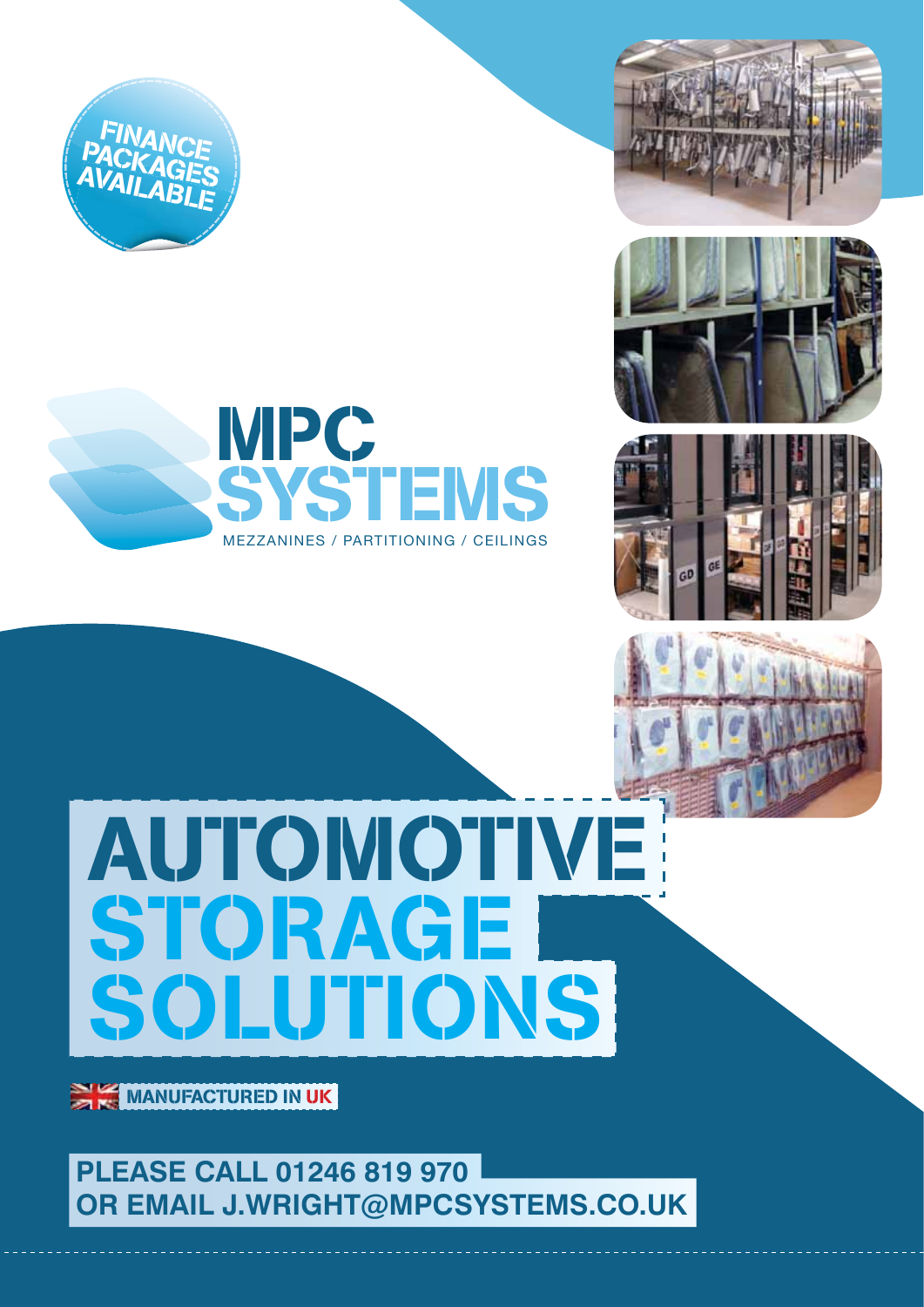

# AUTOMOTIVESTORAGE

Every motor trade application, from small service areas to complete parts distribution centres can benefit from our comprehensive range of Automotive Storage Solutions. Combining tried and tested products, such as Longspan and Stormor Euro shelving, with anumber of specially designed components our range provides:

- Fast, easy access to tools and components, boosting productivity
- **Effective stock control and monitoring**
- Maximum use of available space, improving the working environment and reducing overheads.



**CALL** TODAY FOR FREE **ADVICE!** 

**FOR FURTHER INFO PLEASE CALL 01246 819 970 OR EMAIL J.WRIGHT@MPCSYSTEMS.CO.UK www.mpcsystems.co.uk**

**MPC Systems Ltd 10a Chesterfield Road, Barlborough, Chesterfield S43 4TR**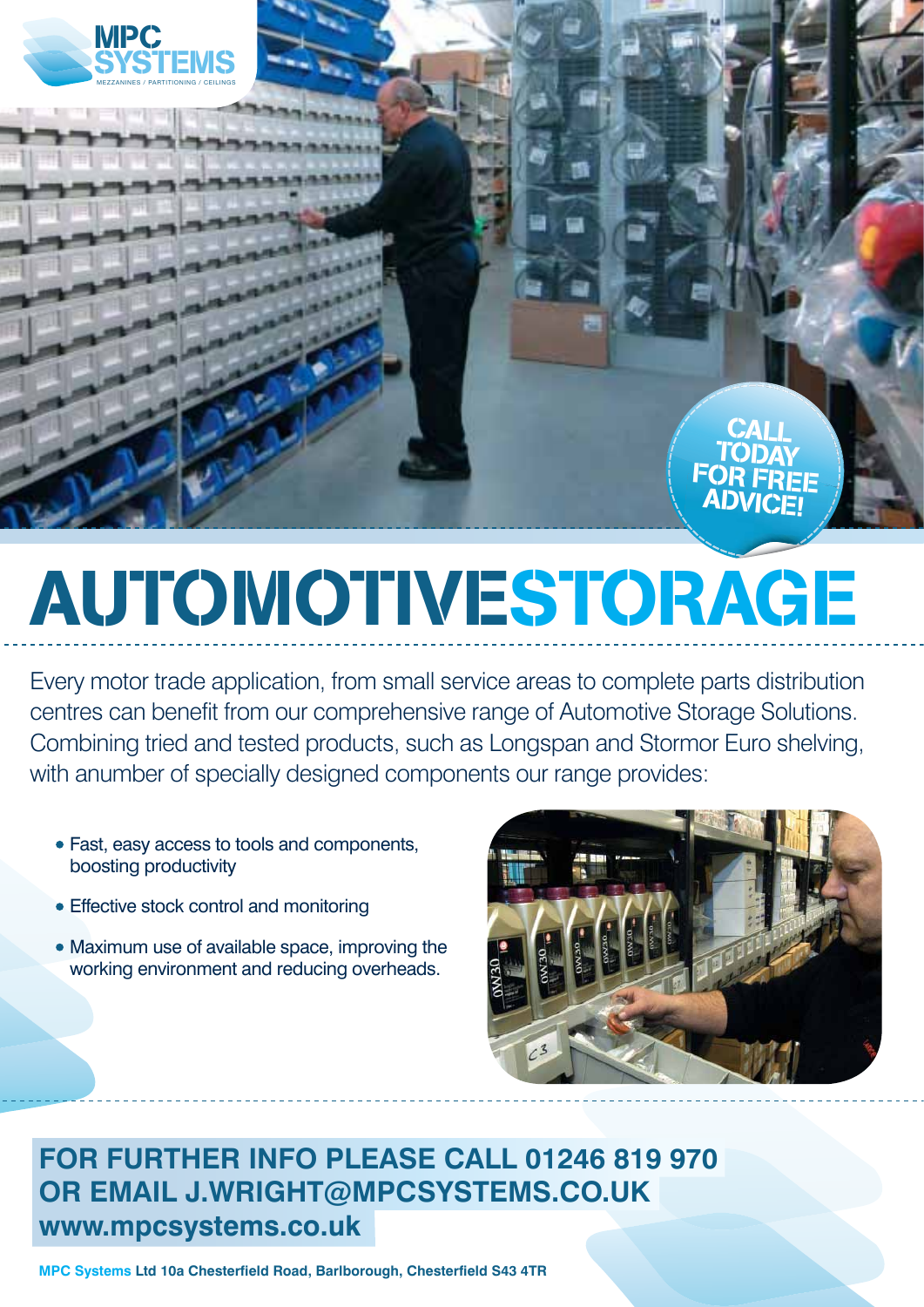#### STORMOR EURO SHELVING

Ideal for storing smaller parts and components, Stormor Euro shelving is the UK's leading industrial shelving range. In environments where space is limited, Stormor Euro Shelving gives you the capacity to store more thanyou'd have thought possible. If required, Stormor Euro shelving can be configured as mobile or two-tier systems which add greatly to the storage capability.





#### LONGSPAN SHELVING

Heavy weight, large or awkward items are stored using Longspan shelving, the ultimate versatile heavy duty storage system. Specialist accessories make Longspan the ideal choice for storing body panels, windscreens, tyres and exhausts.